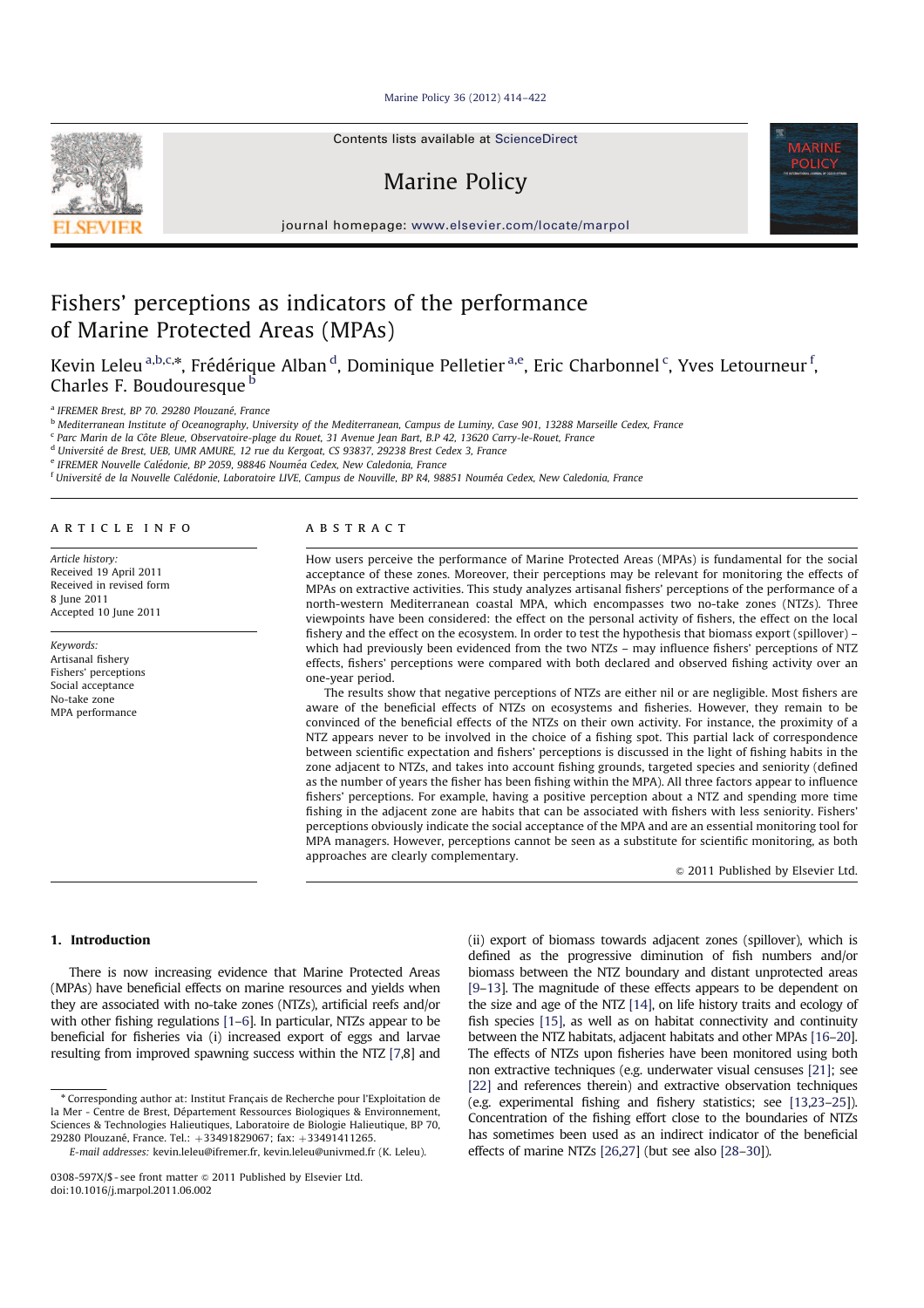In contrast, there is a lack of data available concerning investigations into fishers' perceptions of the effects of NTZs and MPAs. These effects, nevertheless, are often highlighted by policy makers and managers for the promotion of these tools [31,32]. Several studies have dealt with stakeholders' (including fishers') perceptions and attitudes towards fisheries and MPA management and with their social and economic impact locally, especially in coral reef habitats [33–41]. Based on correlations between scientific results and fishers' perceptions, the latter have at times been considered as a useful indicator in the tracking of resource changes over space and time [42–47], even if distrust between scientists and fishers remains pervasive [47–49]. Perceptions may be influenced by several factors independent of NTZ effects, such as the social context of the MPA territory, the MPA management [50,51] or the behavior justification by stakeholders (as expressed by Boltanski and Thevenot [52]). However, these biases may not be significant in cases of high compliance with MPA management [53].

This study first aimed at testing the value of fishers' perceptions as indicators of social acceptance and compliance in the case of a north-western Mediterranean MPA, the Parc Marin de la Côte Bleue (PMCB). For the two NTZs of this 27-year old MPA, biomass exports have been demonstrated, although differences have been observed depending on species [54–58]. It was thus assumed that (i) biomass export (spillover) was more likely to be perceived by artisanal (small-scale coastal) fishers than was larval export [6] and (ii) this spillover could be detected by fishers operating

within the zone adiacent to the NTZs [56,59]. For this reason, the suitability of fishers' perceptions in the monitoring of NTZ effects was investigated. The assumption that these perceptions depend on both the species targeted and on the frequency of fishing trips within the zone adjacent to the NTZs was also analyzed. It was expected that fishers who perceive positive NTZ effects on their own activity would wish to increase the frequency of their fishing trips near the NTZs.

## 2. Material and methods

## *2.1. Study area*

The Parc Marin de la Côte Bleue (PMCB) is a 9 873 ha MPA located in the north-western Mediterranean Sea (Provence, France), (Fig. 1). This MPA includes two NTZs, namely Carry-le-Rouet (92 ha; hereafter referred to as Carry) and Cap Couronne (198 ha; hereafter called Couronne), established in 1983 and 1996, respectively (Table 1). In addition to bans on fishing and harvesting, scuba diving and anchoring are also forbidden in both NTZs. Outside the NTZs, artisanal fishing is managed through European Union regulations (e.g. fishing net length), French national regulations (e.g. minimum catch size), and local regulations (e.g. mesh size) as established by the *prud'homies des pêcheurs* (Fishers' guilds) of Marseille and Martigues. According to French regulations, trawling within  $\sim$  5.6 km from the shore (an area which includes the MPA) is banned.



Fig. 1. The study Marine Protected Area (MPA): Parc Marin de la Côte Bleue (PMCB). Solid lines: depth contours.

| Table 1                                                                                 |  |
|-----------------------------------------------------------------------------------------|--|
| Characteristics of the MPA no-take zones (NTZs) of the Parc Marin de la Côte Bleue MPA. |  |

| No-take<br>zones<br>(NTZs) | Year of<br>establishment | Surface area<br>(ha) and<br>perimeter <sup>a</sup> $(m)$ | Main habitats                                                                           | Depth<br>NTZ(m) | Shortest and greatest Surface area of<br>range of the distance from the<br>shore $(m)$ | the adjacent<br>zones $(ha)^b$ | Depth range of the<br>500 m adjacent<br>zones $(m)$ | Number of boats<br>fishing within the<br>adjacent zones <sup>c</sup> |
|----------------------------|--------------------------|----------------------------------------------------------|-----------------------------------------------------------------------------------------|-----------------|----------------------------------------------------------------------------------------|--------------------------------|-----------------------------------------------------|----------------------------------------------------------------------|
| Couronne                   | 1996                     | 198<br>5939                                              | - Posidonia<br>oceanica                                                                 | $10 - 50$       | 150-2000                                                                               | 300                            | $0 - 60$                                            | 10                                                                   |
| Carry                      | 1983                     | 92<br>2 8 5 4                                            | seagrass meadow<br>- Sandy bottoms<br>- Rocky bottoms<br>(including)<br>coralgal banks) | $0 - 30$        | $0 - 910$                                                                              | 1 1 6 5                        | $0 - 40$                                            | 6                                                                    |

<sup>a</sup> Perimeter is the length of the seaside limit of the NTZ.

 $<sup>b</sup>$  Adjacent zone: a 500 m wide zone adjacent to the limit of the NTZ.</sup>

<sup>c</sup> Boats fishing year-round within the MPA, with at least one fishing trip in one of the adjacent zones of the NTZs.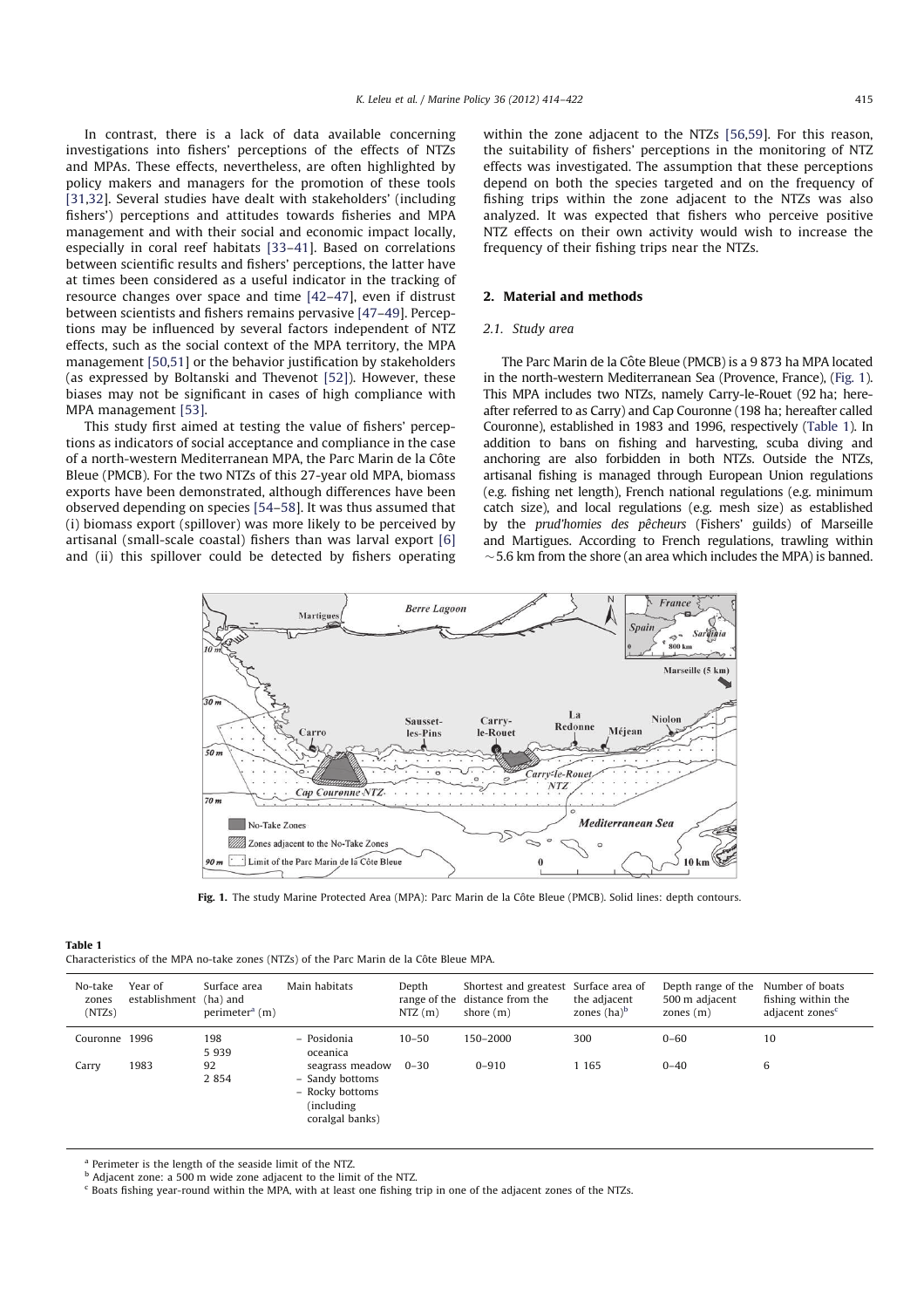A number of artificial reefs designed to prevent trawling contribute to the enforcement of this regulation.

Within the MPA (including the two NTZs), habitats are mainly composed of *Posidonia oceanica* seagrass meadows, and sandy and rocky bottoms including coralgal banks, i.e. coralline biogenic constructions (coralligenous). Rockfish assemblages are typical of the north-western Mediterranean coast, and are characterized by the dominance of three families: the Labridae, the Sparidae and the Serranidae [60].

The local artisanal fishery is typical of the north-western Mediterranean. It operates on the continental shelf (0–200 m) with fishing areas being within a few hours' reach from the harbors. The activity is characterized by the use of a diversity of gear and techniques and the frequentation of multiple fishing grounds, depending on the biology and ecology of a variety of target species [61–63]. Six artisanal fishing and yachting harbors are located within the MPA: Carro, Sausset-les-Pins, Carry-le-Rouet, La Redonne, Méjean and Niolon (Fig. 1). The distance between harbors and their nearest NTZ ranges from  $\sim$  300 to  $\sim$  7 600 m (Table 2). The study fleet is composed of 27 fishing boat

| Table 2 |                                                                             |  |  |  |  |  |
|---------|-----------------------------------------------------------------------------|--|--|--|--|--|
|         | Main characteristics of the fishery of the Parc Marin de la Côte Bleue MPA. |  |  |  |  |  |

| <b>Harbors</b>   | Distance to the closest<br>No-take zone (NTZ)<br>(NTZ concerned) | Number of skippers<br>(skippers fishing year-round<br>within the MPA)* |
|------------------|------------------------------------------------------------------|------------------------------------------------------------------------|
| Carro            | 930 m (Couronne)                                                 | 15 (13)                                                                |
| Sausset-les-Pins | 3 800 m (Carry-Couronne)                                         | 4(4)                                                                   |
| Carry-le-Rouet   | 330 m $(Carry)$                                                  | 2(2)                                                                   |
| La Redonne       | 2 375 m (Carry)                                                  | 3(3)                                                                   |
| Méjean           | 3 900 m (Carry)                                                  | 2(2)                                                                   |
| Niolon           | 7 575 m (Carry)                                                  | 1(0)                                                                   |

n Concerns only boats using gillnets and trammelnets.

#### Table 3

 $\sim$  22.  $\sim$ 

Groups of species targeted within the Parc Marin de la Côte Bleue MPA, characterized by the gear used, the percentage of fishers concerned, the percentage of fishing operations and, for the five main groups, the mean distance of the fishing spots from the shore.

| Groups of target<br>species             | Main target species                                                                                                                 | Accessory target Gear used<br>species    |                                                      | Fishers targeting<br>the group $(\%)$ | Fishing operations<br>targeting the group $(\%)$ | Mean distance of fishing<br>spots from shore (m) |
|-----------------------------------------|-------------------------------------------------------------------------------------------------------------------------------------|------------------------------------------|------------------------------------------------------|---------------------------------------|--------------------------------------------------|--------------------------------------------------|
| Sparids and                             | Sparus aurata<br>European seabass Dicentrarchus labrax                                                                              | Diplodus spp.                            | Gillnet<br>Trammelnet<br>Combined<br>net<br>Longline | 63                                    | 29                                               | 786                                              |
| Mullets and 'Fish<br>soup' <sup>a</sup> | Mullus surmuletus<br>Mullus barbatus<br>Scorpaena notata<br>Scorpaena porcus<br>Serranus cabrilla Serranus<br>scriba Symphodus spp. |                                          | Gillnet<br>Trammelnet                                | 69                                    | 22.4                                             | 699                                              |
| Rockfish, dentex<br>and lobsters        | Scorpaena scrofa<br>Dentex dentex<br>Palinurus elephas                                                                              | Labrus merula<br>Labrus viridis          | Trammelnet 75                                        |                                       | 11.6                                             | 1 6 6 9                                          |
| Hakes                                   | Merluccius merluccius                                                                                                               | Chelidonichthys<br>lucerna               | Gillnet                                              | 63                                    | 19.5                                             | 5 5 9 4                                          |
| Flatfish                                | Solea solea<br>Solea aegyptiaca                                                                                                     | Psetta maxima<br>Scophthalmus<br>rhombus | Trammelnet 69                                        |                                       | 16.3                                             | 3 5 2 7                                          |
| Mugilids                                | Mugilidae spp.                                                                                                                      | Diplodus spp.                            | Gillnet                                              | 6                                     | 0.5                                              |                                                  |
| Congers                                 | Conger conger                                                                                                                       |                                          | Trap<br>Longline                                     | 31                                    | 0.3                                              |                                                  |
| Cuttlefish                              | Sepia officinalis                                                                                                                   |                                          | Trammelnet 19                                        |                                       | 0.5                                              |                                                  |

a 'Fish soup' is the popular local name for a variety of small fishes which are ground to prepare a soup.

skippers (hereafter fishers). Three other fishers were not included because their activity is based exclusively on the little-practiced methods of long-line, sea-urchin and coral fishing. The average crew is 1.7 persons per boat (SD: 0.7). The fleet (boats ranging from 6 to 15 m in length) uses mainly gillnets and trammelnets. Of the 27 fishers, only 24 are active year-round within the MPA and were therefore included in this study (Table 2).

## *2.2. Data collection*

Two types of data were collected in this study. Fishing activity over the year was estimated from data collected from July 2009 to June 2010. During this period, 16 fishers (67% of the studied fleet), representing the different fishing harbors, were interviewed at approximately 10-day intervals to collect information relative to their most recent fishing trips. The choice of gear, the species targeted and the fishing grounds were recorded for each fishing operation. A fishing trip usually encompasses several fishing operations. For this reason, 1721 fishing operations and 1048 fishing trips have been described (i.e. on average, 65.5 (SD: 39.6) fishing trips and 107.6 (SD: 77.4) fishing operations per fisher) over the course of the year. During the interviews, fishers plotted fishing net locations on a background map (1:50 000; no. 6767; [64]). Spatial information collected was then entered into a Geographical Information System (ArcGIS  $9.3^{\circledR}$  ESRI software). Fishers often pointed out the same net locations, with the result that only 206 fishing spots were recorded for the 1721 fishing operations. Eight groups of target species were considered (Table 3), based on IFREMER Fisheries Information System [65].

At the end of the sampling year, each fisher was interviewed using a semi-directed questionnaire in order to appraise their perception of the effects of the NTZs on their own activity, on the artisanal fishery in general and on the marine ecosystem (Table 4). Questions were asked to determine the frequency of fishing trips to the zone adjacent to the NTZs, and to discover if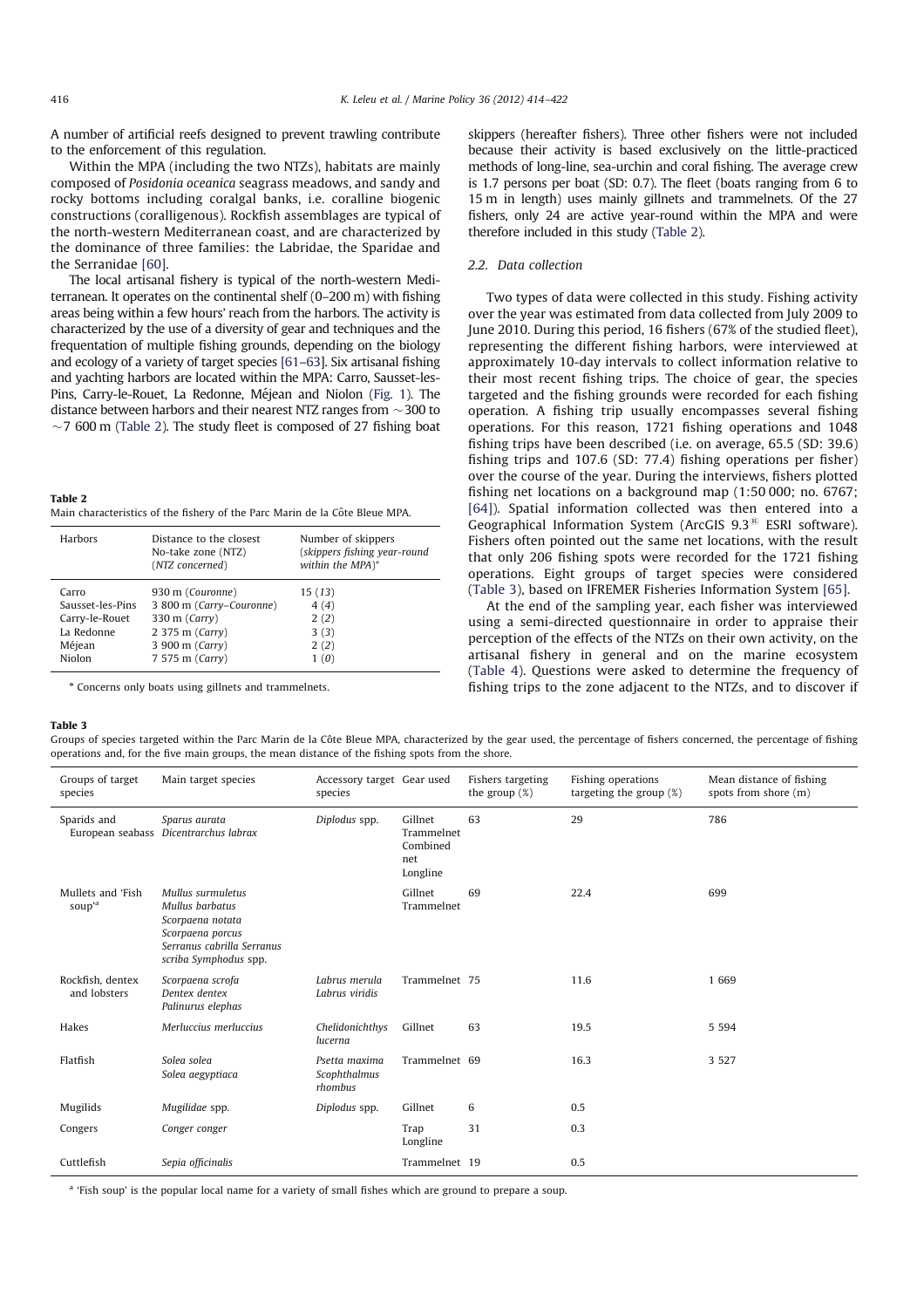#### *K. Leleu et al. / Marine Policy 36 (2012) 414–422* 417

|  | - 1 | л. | ۱ |
|--|-----|----|---|
|  |     |    |   |

 $\overline{\mathbf{4}}$ 

| Questions asked during interviews with fishers (questionaire) and range of possible answers. |  |  |  |  |  |  |  |  |
|----------------------------------------------------------------------------------------------|--|--|--|--|--|--|--|--|
|----------------------------------------------------------------------------------------------|--|--|--|--|--|--|--|--|

| Ouestions                                                                                                  | Possible answers                                                                                                                                                                               |  |  |  |  |
|------------------------------------------------------------------------------------------------------------|------------------------------------------------------------------------------------------------------------------------------------------------------------------------------------------------|--|--|--|--|
| 1. How old are you?                                                                                        |                                                                                                                                                                                                |  |  |  |  |
| 2. How many years have you been fishing as a skipper in<br>the area?                                       | - Less than 10 years<br>$-10-20$ years<br>- More than 20 years                                                                                                                                 |  |  |  |  |
| 3. How often do you fish near the no-take zones (NTZs)?                                                    | - Regularly<br>- Occasionally<br>- Never<br>- Do not know                                                                                                                                      |  |  |  |  |
| 4. What are the effects of the NTZs on your own activity?                                                  | - Very positive<br>$\rightarrow$ Positive<br>$-$ Rather positive $\int$                                                                                                                        |  |  |  |  |
| 5. What are the effects of the NTZs on the artisanal fishery<br>in general?                                | - Neutral<br>$\rightarrow$ Neutral                                                                                                                                                             |  |  |  |  |
| 6. What are the effects of the NTZs on the environment?                                                    | $-$ Rather negative<br>$\rightarrow$ Negative<br>- Very negative                                                                                                                               |  |  |  |  |
|                                                                                                            | - Do not know<br>$\rightarrow$ Do not know                                                                                                                                                     |  |  |  |  |
| 7. Do you think that the overall loss of fishing grounds<br>due to the establishment of the NTZs has been: | - More than compensated for<br>by the positive effects of the NTZs<br>- Compensated for by the positive<br>effects of the NTZs<br>- Not compensated for by the positive<br>effects of the NTZs |  |  |  |  |
| 8. Would you fish more frequently near the NTZs if it<br>were technically feasible?                        | – Yes<br>– No<br>- Do not know                                                                                                                                                                 |  |  |  |  |
| 9. What are the main two factors which influence your<br>selection of a fishing spot?                      | - Fish abundance<br>- Suitable habitat<br>- NTZ proximity<br>- Artificial reefs<br>- Regulations<br>- Harbor proximity<br>- Personal experience<br>- No other, or few other fishers            |  |  |  |  |

users would fish more frequently near the NTZs, if this were technically possible (e.g. if there was enough space to set their nets, taking into account the competition for space with other fishers). Fishers were also asked how they perceived the balance between the loss of fishing grounds consecutive to NTZ establishment and the benefits brought by NTZs (Table 4). Finally, fishers were asked to identify the two most important factors guiding their selection of a fishing spot. All the interviews were conducted by the same researcher in order to reduce interviewerrelated bias.

## *2.3. Data analysis*

The year-round monitoring of fishing activity allowed us to consider the data collected as being representative of the activity of each fisher. This activity was then characterized by calculating the proportion of fishing operations for each group of target species and for each fisher. Frequency of fishing operations in the zone adjacent to the NTZs was calculated for each fisher using the mean distance between the fishing spot and the closest NTZ (calculated with ET Geowizard $^{\circledR}$  software).

The zone adjacent to a NTZ (Fig. 1 and Table 1) is potentially influenced by spillover. The extension of this zone depends on the species being considered, the topography and the habitats of the site. The width of this zone was once evaluated to exceed 700 m [56]: however, the value of 500 m was adopted, as suggested by Harmelin-Vivien et al. [57]. Analysis of the data relating to a wider adjacent zone resulted in no changes (when using 750 m) or minor changes (when using 1000 m) (results not reported here). Fishers were classified into three categories depending on their frequency of fishing within the zone adjacent to the NTZs: (i) never operating there (0%), (ii) occasionally operating (1–20%) and (iii) regularly operating near the NTZs ( $>$  20%). The threshold of 20% was chosen based on the pattern of activity in the zone adjacent to the NTZs (data not reported here), which shows a conspicuous discontinuity at the approach of this value. These data ('observed frequencies') were compared with data obtained from the questionnaire ('declared frequencies').

Three groups of target species ('Mugilids', 'Congers' and 'Cuttlefish') were excluded from the analysis as they represent a negligible percentage of the fishing effort (Table 3). Two other groups ('Hakes' and 'Flatfish') were excluded from some analyses, firstly because habitats and fishing grounds for these soft-bottom species are located far from the shore (Table 3) and from the NTZs, so that any effect due to the NTZs is unlikely; and secondly, because the effects of NTZs have only been demonstrated, or only appear likely, for the 'Sparids and European seabass' group (hereafter 'Sparids'), the 'Mullets and 'fish soup'' (hereafter 'Mullets') and the 'Rockfish, dentex and lobsters' (hereafter 'Rockfish') [6,54–58].

How fishers perceive the effects NTZs have on their own activity was evaluated according to seven themes : (1) how NTZs affect artisanal fishery in general; (2) how NTZs affect the marine ecosystem; (3) the balance between loss of fishing grounds and NTZ benefits; (4) increased fishing interest near the NTZs; (5) declared and observed frequencies of fishing in the zone adjacent to the NTZs; (6) targeting of 'Sparids', 'Mullets' and 'Rockfish' and (7) the seniority of fishers (number of years they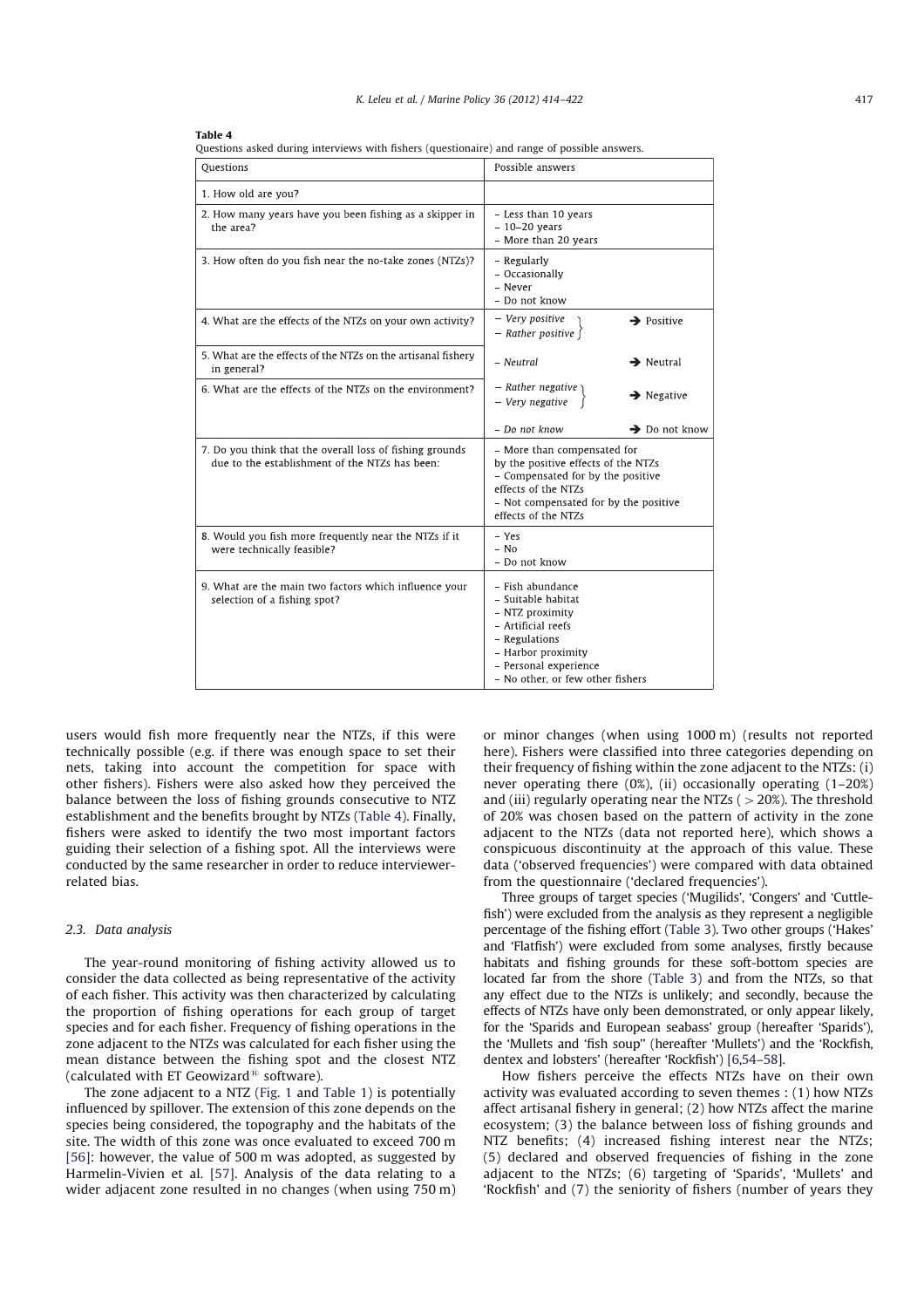have been fishing within the MPA). Possible answers were defined for each question (Table 4).

# 3. Results

Overall, there was no negative perception of the effects of NTZs, with the exception of a slight impression that losses exceed

## Table 5

Fishers' perceptions of effects of no-take zones (NTZs) on the fishery and the ecosystem, expressed in percentage of answers. Columns give the percentage of answers to questions 4 through 8, depending on how question 4 was answered.

|                                                                             | 4. NTZ effects on the fisher's own activity (%) |          |          |             |          |  |  |  |
|-----------------------------------------------------------------------------|-------------------------------------------------|----------|----------|-------------|----------|--|--|--|
|                                                                             | Positive                                        | Neutral  | Negative | Do not know | Total    |  |  |  |
| 4. No-take zone (NTZ) effects on the fisher's own activity (%)              |                                                 |          |          |             |          |  |  |  |
| Positive                                                                    | 50                                              | $\Omega$ | O        | 0           | 50       |  |  |  |
| Neutral                                                                     | 0                                               | 50       | $\Omega$ | $\Omega$    | 50       |  |  |  |
| Negative                                                                    | 0                                               | $\Omega$ | $\Omega$ | $\Omega$    | 0        |  |  |  |
| Do not know                                                                 | o                                               | 0        | O        | o           | o        |  |  |  |
| Total                                                                       | 50                                              | 50       | $\Omega$ | $\Omega$    | 100      |  |  |  |
| 5. NTZ effects on artisanal fishery (in general) (%)                        |                                                 |          |          |             |          |  |  |  |
| Positive                                                                    | 50                                              | 37.5     | $\Omega$ | 0           | 87.5     |  |  |  |
| Neutral                                                                     | 0                                               | 12.5     | $\Omega$ | 0           | 12.5     |  |  |  |
| Negative                                                                    | 0                                               | $\Omega$ | $\Omega$ | 0           | $\Omega$ |  |  |  |
| Do not know                                                                 | 0                                               | $\Omega$ | $\Omega$ | $\Omega$    | 0        |  |  |  |
| Total                                                                       | 50                                              | 50       | $\Omega$ | $\Omega$    | 100      |  |  |  |
| 6. NTZ effects on the ecosystem (%)                                         |                                                 |          |          |             |          |  |  |  |
| Positive                                                                    | 31.3                                            | 375      | 0        | 0           | 68.8     |  |  |  |
| Neutral                                                                     | 6.2                                             | 0        | 0        | o           | 6.2      |  |  |  |
| Negative                                                                    | 0                                               | 0        | $\Omega$ | $\Omega$    | $\Omega$ |  |  |  |
| Do not know                                                                 | 12.5                                            | 12.5     | $\Omega$ | $\Omega$    | 25       |  |  |  |
| Total                                                                       | 50                                              | 50       | O        | O           | 100      |  |  |  |
| 7. Balance between the loss of fishing grounds and the benefits of NTZs (%) |                                                 |          |          |             |          |  |  |  |
| <b>Benefits</b>                                                             | 31.3                                            | 12.5     | $\Omega$ | $\Omega$    | 43.8     |  |  |  |
| Balanced                                                                    | 6.2                                             | 12.5     | $\Omega$ | $\Omega$    | 18.7     |  |  |  |
| Losses                                                                      | $\Omega$                                        | 6.2      | $\Omega$ | 0           | 6.2      |  |  |  |
| Do not know                                                                 | 12.5                                            | 188      | $\Omega$ | $\Omega$    | 31.3     |  |  |  |
| Total                                                                       | 50                                              | 50       | O        | O           | 100      |  |  |  |
| 8. Would you fish more frequently near the NTZs if this were possible (%)   |                                                 |          |          |             |          |  |  |  |
| Yes                                                                         | 6.2                                             | $\Omega$ | $\Omega$ | $\Omega$    | 6.2      |  |  |  |
| Nο                                                                          | 43.8                                            | 50       | $\Omega$ | $\Omega$    | 93.8     |  |  |  |
| Do not know                                                                 | $\Omega$                                        | 0        | 0        | 0           | $\Omega$ |  |  |  |
| Total                                                                       | 50                                              | 50       | O        | o           | 100      |  |  |  |

benefits ( $\sim$  6% of answers) (Table 5). Positive opinions dominated, with lower numbers of neutral perceptions. Unexpectedly, when fishers evaluated the effects of NTZs on their own activity, they seemed less convinced (50% of neutral opinion) than when they were asked non-personal questions such as the general effects of NTZs on the fishery as a whole ( $\sim$ 88% positive), the effects on the ecosystem ( $\sim$  69% positive) and the overall effects of NTZ creation  $(\sim62\%$  beneficial or balanced). Hardly any fishers expressed an interest in fishing more frequently near the NTZs, even when they regarded the NTZs as being beneficial. This apparently contradictory result is, nevertheless, consistent with the fact that NTZ proximity is never mentioned (0% of responses) when questions target the two most important factors involved in the choice of a fishing location, unlike personal experience (which is mentioned in $\sim$  63% of responses), fish abundance ( $\sim$  44%), presence of suitable habitats (38%), harbor proximity ( $\sim$ 31%) and weather ( $\sim$ 13%).

The positive perception a fisher may have of NTZ effects on their own activity parallels their declared and observed frequentation of the zone adjacent to the NTZs: the closer they fish to the NTZs, the more positive is their perception (Fig. 2). This perception of NTZ effects on their own activity is linked to their seniority (Fig. 3), rather than to their age (data not reported). The ratio of neutral to positive perception increases clearly with the number of years they have spent fishing in the MPA: 1:5 for  $<$  10 years, 1:1 for 10–20 years and 4:1 for  $>$  20 years. This indicates that the less seniority they have, the more positive is their perception of the NTZs (Fig. 3). This is confirmed by the high frequency of fishing in the zone adjacent to the NTZs, which was observed for fishers with less seniority (Fig. 4). Despite some differences between declared data (interviews) and observed data (monitoring of fishing trips and operations), it is worth noting that general patterns of frequentation and especially of perception, are consistent (Figs. 2 and 4).

How fishers perceive the effects of NTZs (spillover) and how they frequent the adjacent zones may also depend on the group of species targeted (Fig. 5). The most commonly targeted group in the zone adjacent to the NTZs is 'Sparids' (targeted 'regularly' in  $\sim$  20% of responses), with few or no fishers regularly targeting 'Mullets' (less than 10%) and 'Rockfish' (0%) in these areas. Fishing close to the NTZs appears to be associated with positive NTZ perceptions only in the case of fishers who target 'Sparids'. The contrary appears to be true for fishers targeting 'Mullets' (Fig. 5).



Fig. 2. Declared and observed fishers' perceptions of no-take zone (NTZ) effects on their own activity, as a function of their frequency of fishing in the zone adjacent to the NTZs (never, occasionally or regularly).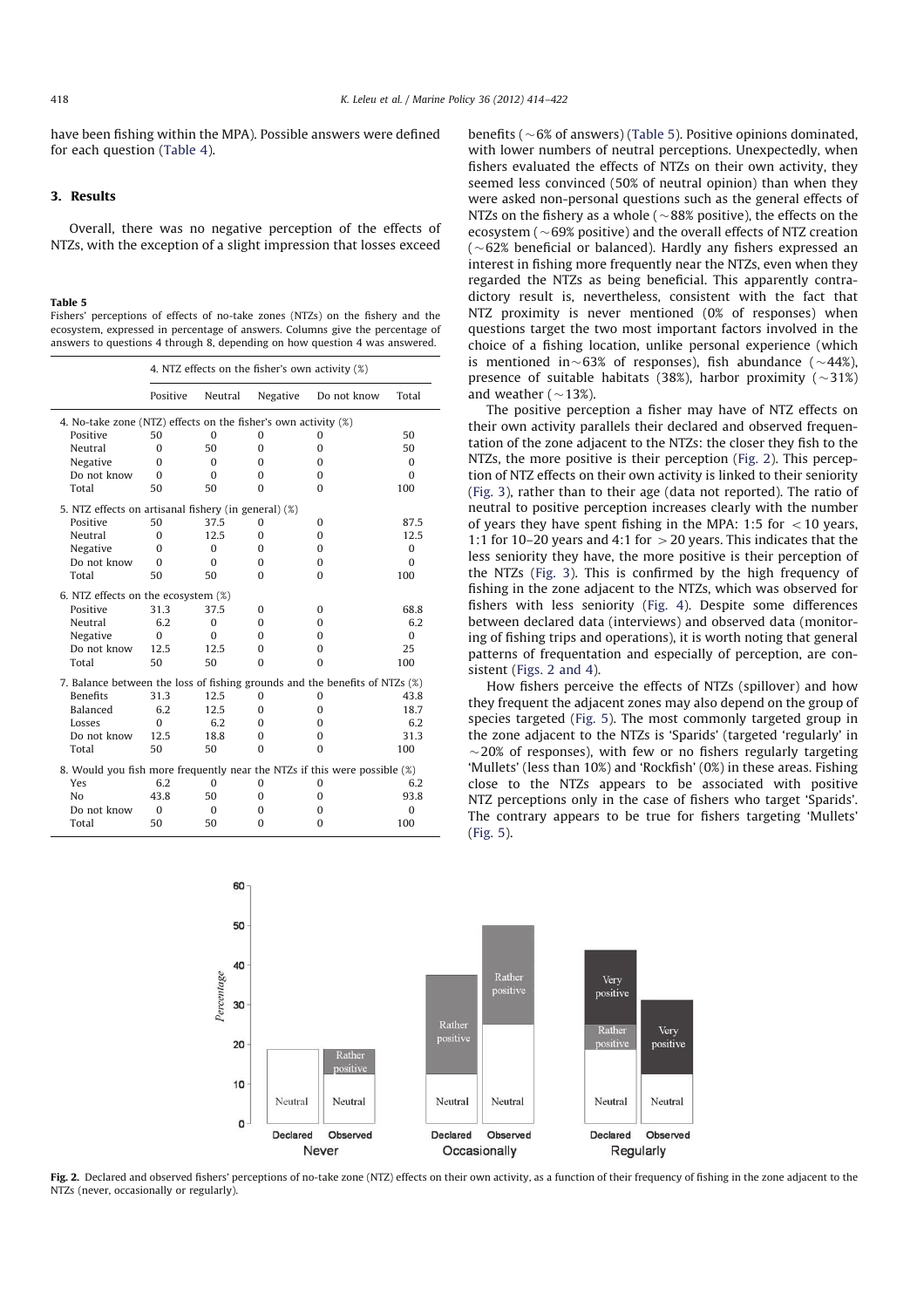

Fig. 3. Fishers' perceptions of no-take zone effects on their own activity, as a function of their seniority (number of years since they started fishing as skippers in the MPA).



Fig. 4. Fishers' frequency of fishing in the zone adjacent to the no-take zones (never, occasionally or regularly), as a function of their seniority (number of years since they started fishing as skippers in the MPA). Comparison between declared and observed percentages.



Fig. 5. Fishers' perceptions of the no-take zone (NTZ) effects on their own activity, as a function of the groups of target species and of their observed frequentation of the zone adjacent to the NTZs. White: neutral; gray: rather positive; black: very positive.

## 4. Discussion

## *4.1. Absence of negative perception*

In this study, the social acceptance of the MPA by artisanal fishers was evidenced through the absence of negative perceptions concerning the effects of the NTZs on fishers' own activity, on the overall artisanal fishery and on the marine ecosystem. For the two latter points, positive perceptions are largely dominant, with a single fisher considering that benefits due to the NTZs did not compensate for the loss of fishing grounds incurred when the NTZs were established. It is worth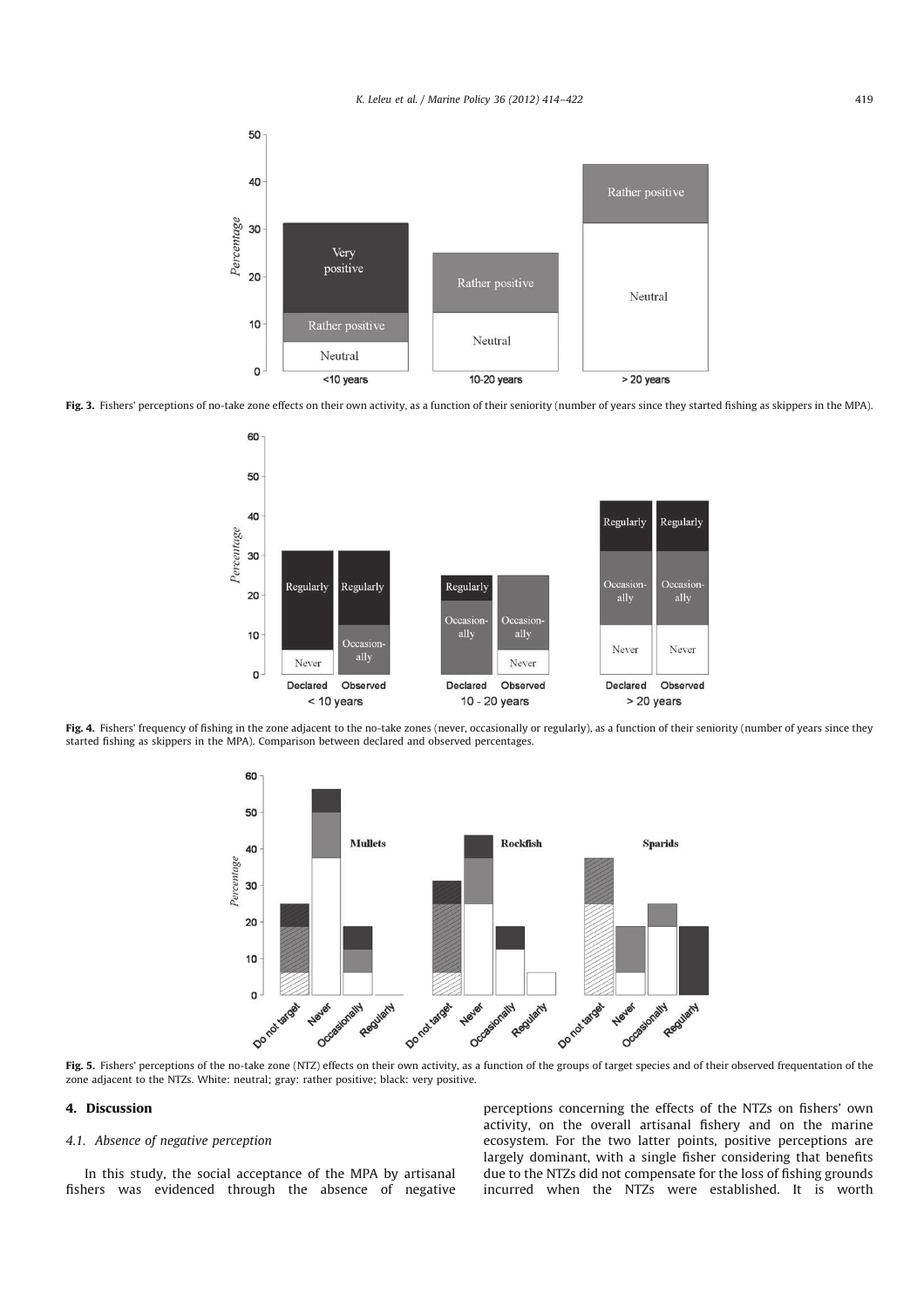emphasizing that a neutral perception is all but neutral: there is no feeling of loss, even when fishers did not perceive benefits from the NTZs.

This high degree of social acceptance can be explained by the involvement of fishing guilds in the establishment and management of the PMCB, and by the cooperation with local scientists. This is a positive illustration of the wide consensus concerning the necessity to involve stakeholders in resource management [50,53,66–70]. It also underlines the successful communication by PMCB managers of both the direct and the indirect benefits of NTZs, and also concerning the MPA objectives, as observed in other places [34,40,71–72].

The age of both PMCB NTZs, Carry and Couronne (28 and 15 years, respectively), may also be a determining factor in explaining the social acceptance of these areas by fishers. Acceptance takes time [34] and the effects of protection on resources are often dependent on the age (and the size) of the NTZs [14]; see also [73].

## *4.2. Frequentation and targeted groups matter*

As shown above, fishers' positive perceptions of NTZ effects can be observed even if they themselves do not report any direct benefits to their own activity. Their perceptions may also be interesting as indicators of biomass exportation from NTZs. Differences in field strategies between scientists and fishers can result in differing evaluations of the NTZ effects, which should be seen as complementary [47,49]. In this respect, the spillover demonstrated in proximity to the two NTZs of the PMCB [56–59] is partly corroborated by fishers' perceptions of NTZ effects on their own activity, depending on frequency of fishing in the zone adjacent to the NTZs. Although there is no clear-cut difference between neutral and positive perceptions regardless of the frequency of fishing in the zone adjacent to the NTZs, a degree of positivity seems to be associated with higher frequentation of the zone adjacent to the NTZs.

How fishers perceive the effects of NTZs on their own activity also depends on the target species. For the 'Sparids' group, positive perceptions seem to be linked to the frequency of fishing trips to the zone adjacent to NTZs and the same is true to a lesser extent for the 'Rockfish' group. This trend matches scientific expectations concerning spillover for these species. However, and more surprisingly, the reverse is observed for the 'Mullets', for which the effects of NTZs have been the most frequently noticed [56,58,59].

# *4.3. Mismatch between fishers' perceptions and scientific expectations*

For the 'Mullets' group, the mismatch between NTZ effects observed and fishers' perceptions may be due to the fact that these NTZ effects are not large enough to be noticed by fishers. The variability of catches, which is a general feature (Leleu, unpublished data), may conceal the widely recognized NTZ effects for this group. In addition, the species belonging to this group are small in size, which may further obscure the perception of NTZ effects on their size.

Another explanation may be that spillover around the NTZs is itself quite variable over time and space. This variability of catches near the NTZs may help explain fisher perceptions concerning 'Rockfish'. Fishers' declarations show that catches of large spiny lobsters (*Palinurus elephas*) or scorpion fish (*Scorpaena scrofa*) occasionally occurred near the NTZ, apparently sufficiently enough to be attributed to the NTZ – and thus to influence their perceptions – but not sufficiently enough to promote more frequent fishing within the zone adjacent to the NTZs.

Furthermore, it is possible that biomass export is not the only beneficial effect of NTZs that fishers take into account when considering potential effects on their own activity. Indeed, fishers often expect that NTZs both enhance fish diversity ([22] and references therein) and protect essential habitats for spawning [58,74–76]. These benefits may be as important as biomass export in Fishers' perceptions. This is a key point for 'Sparids' at the Couronne NTZ, which has been identified by both scientists and fishers as an important spawning ground for *Dicentrarchus labrax* (Frédéric Bachet, pers. comm.). Such effects may explain the positive perceptions of this NTZ by fishers who were never observed – or who were only occasionally observed – to fish in the zone adjacent to this NTZ.

The local history of the establishment of NTZs obviously has an influence on fishers' perceptions. Differences in gear deployed and in species targeted were already site-specific before the creation of the two NTZs. It is thus possible that NTZ effect and any compensation perceived as resulting from NTZ benefits may differ depending on the characteristics of the site chosen for the NTZ. The sites proposed and chosen for setting up NTZs are not always the best ones in terms of conservation and resource management, but rather, are often those that encounter the least opposition from users (in particular, fishers) [77]. Finally, the size (surface area) of the NTZs can be insufficient in terms of generation of noticeable spillover and in enabling fishers to perceive this spillover [8,18,78].

For these reasons, NTZs can be less productive than other fishing grounds within or outside the MPA. To the west, the PMCB MPA actually borders the Gulf of Fos and the Rhone River Delta, which are known to be productive areas [79]. Thus, even if fishers perceive positive NTZ effects, the difference with other productive sites might not be appreciable enough to induce them to change their fishing habits [29,56,80,81]. This could account for the unexpected negative reply of fishers to the question ''Would you fish more frequently near the NTZ if it were technically possible?'', and for the fact that proximity to the NTZs was said to never be involved in the choice of a fishing spot.

Redistribution of fishing effort after the establishment of NTZs [28], proximity to harbors [30,80], existence of former fishing grounds around NTZs [56], as well as regulations governing access to the fishing zone [82,83] may all help explain neutral perceptions associated with fishing in the zone adjacent to NTZs. In addition, the concentration of effort around NTZ boundaries can lead to localized stock depletion, resulting in a potentially significant impact on the perception of biomass export when fishing near the NTZs [11–13,30,84].

## *4.4. Seniority: a key to perceptions?*

The number of years the fisher has been fishing within the MPA (seniority) largely explains their perceptions of the NTZ effects on their own activity. In this study, positive perceptions are inversely linked to seniority. In addition, fishers with less seniority seem to be more attracted by the zone adjacent to the NTZs than those with more seniority. Positive perceptions of NTZ effects on fishers' own activity, or fishing frequency in the zone adjacent to the NTZs may simply reflect a belief in the potentially beneficial effects of NTZs rather than merely the NTZ effects themselves [12,75,80]. However, positive perception may also reflect the fact that more experienced fishers are less inclined to change fishing grounds.

## 5. Conclusion

1. This study shows that in the Parc Marin de la Côte Bleue – an MPA with two well-established NTZs (created 28 and 15 years ago,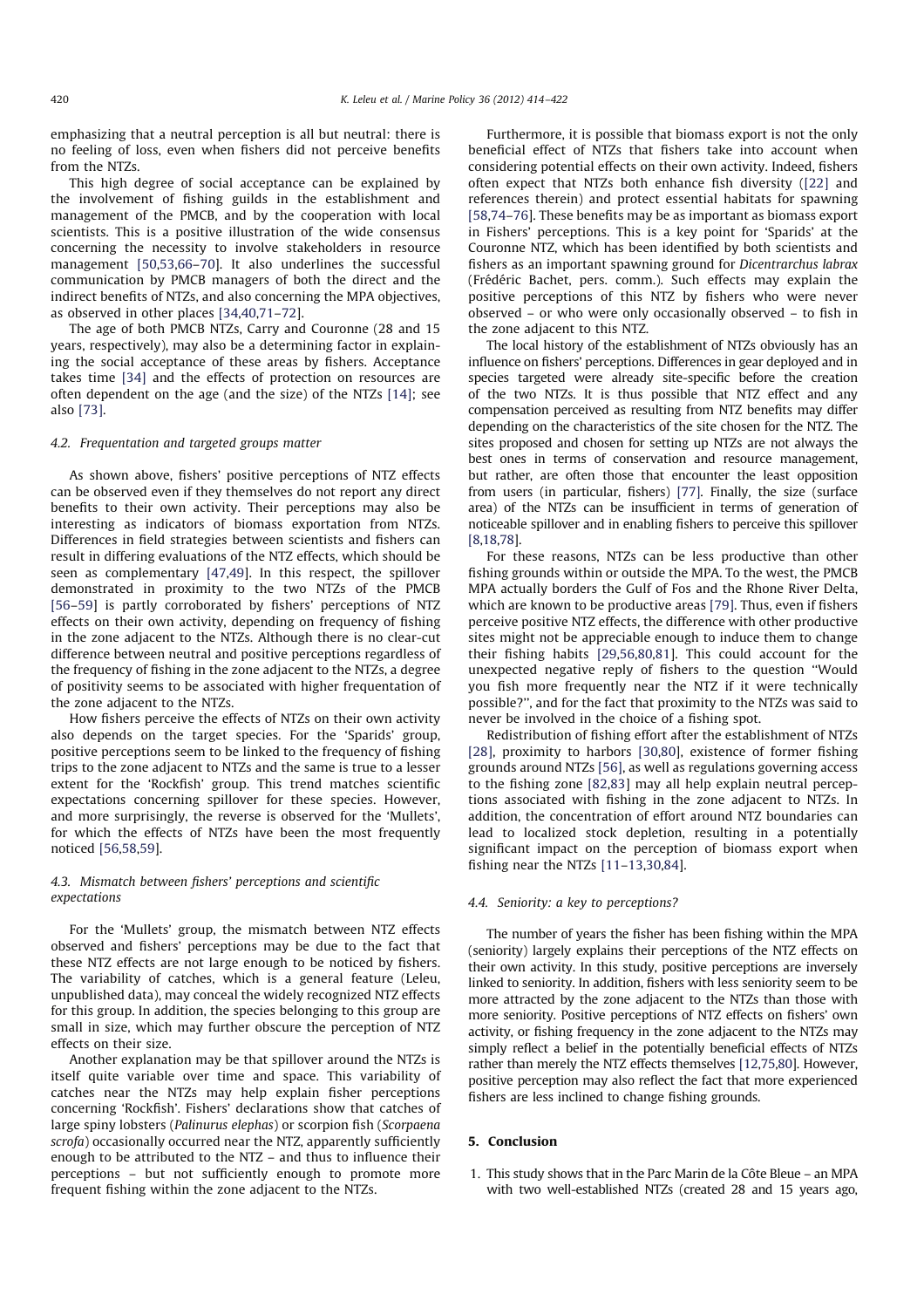respectively) – negative perceptions of the MPA by fishers are either nil or are negligible. Most fishers are aware of the beneficial effects of the NTZs on the fishery and ecosystem, effects which are corroborated by scientific studies. Surprisingly, fishers appear less convinced by the beneficial effects of NTZs on their own activity. Moreover, their responses indicate that they are not interested in fishing more frequently near the NTZs, and that NTZ proximity is never a consideration in their choice of a fishing spot. Positive perceptions of NTZ effects can therefore be associated with an absence of perception of potential personal benefit.

- 2. Several factors should be taken into account when analyzing fishers' perceptions, including frequency of activity to the zone adjacent to the NTZs, targeted fish groups and seniority. It appears likely that the lack of correspondence between scientific expectation and fishers' perceptions results from diverse causes such as natural variability of catches, insufficient surface area of the NTZs, lack of attractiveness due to insignificant differences between near and distant catches in relation to the NTZs, from the presence of other productive fishing grounds within or outside the MPA, in addition to several exogenous factors such as the social context.
- 3. Fishers' perceptions can be seen as an indicator of the degree of social acceptance of a MPA and provide as such an essential tool for monitoring MPA governance. This study illustrates how MPA acceptance improves when fishers are directly involved in MPA establishment and management. Perception studies may also help in the assessment of managerial communication strategy when promoting MPA performance and in the development of actions aimed at improving them. Our results underline the mismatches between scientific data and fishers' perceptions and thus indicate that the latter must not be seen as an alternative to resource assessment in the evaluation of MPA performance. Both approaches are clearly complementary.
- 4. Finally, even if scientific evidence might leave no doubt about spillover effects from NTZs, the same cannot be said of human perception. Indeed, individuals may be not able to perceive these effects. For this reason, the potential benefits of biomass export should be promoted with caution when creating MPAs: creating high expectations may lead to disappointment if benefits are not forthcoming. This, in turn, could lead to changes in perceptions and to a resulting degradation of social acceptance if MPA performance does not live up to stakeholders' expectations.

#### Acknowledgment

The authors would like to thank the *prud'homies des pˆecheurs* of Marseille and Martigues for their collaboration, as well as all the fishers whose help made this study possible. They are grateful to Frédéric Bachet and to the team of the Parc Marin de la Côte Bleue for their precious assistance during the field survey. This study was part of two multidisciplinary research projects on governance and performance of MPAs, namely *GAIUS* (http:// www.crh-sete.org/projets/fiche\_gaius.pdf) and *PAMPA* (http:// wwz.ifremer.fr/pampa). It was funded in part by the research project *GAIUS*. Finally the authors are grateful to Rachel Mackie for correction of the English text, and to an anonymous reviewer.

#### References

- [1] Roberts CM, Bohnsack JA, Gell F, Hawkins JP, Goodridge R. Effects of marine reserves on adjacent fisheries. Science 2001;294:1920–3.
- [2] Ward T, Hegerl E. Marine protected areas in ecosystem-based management of fisheries. Canberra: Commonweath of Australia publ; 2003 p. 1–66.
- [3] Sale PF, Cowen RK, Danilowicz BS, Jones GP, Kritzer JP, Lindeman KC, et al. Critical science gaps impede use of no-take fishery reserves. Trends in Ecology and Evolution 2005:20.
- [4] Boudouresque CF, Cadiou G, Diréach L. Marine protected areas: a tool for coastal areas management. In: Levner E, Linkov I, Proth J-M, editors. Strategic management of marine ecosystems. Netherlands: Springer; 2005. p. 29–52.
- [5] Cadiou G, Boudouresque CF, Bonhomme P, Le Diréach L. The management of artisanal fishing within the Marine Protected Area of the Port-Cros National Park (northwest Mediterranean Sea): a success story? ICES Journal of Marine Science: Journal du Conseil 2009;66:41–9.
- [6] Goñi R, Hilborn R, Diaz D, Mallol S, Adlerstein S. Net contribution of spillover from a marine reserve to fishery catches. Marine Ecology Progress Series 2010;400:233–43.
- [7] Jennings S. Patterns and prediction of population recovery in marine reserves. Reviews in Fish Biology and Fisheries 2000;10:209–31.
- [8] Halpern BS, Warner RR. Matching marine reserve design to reserve objectives. Proceedings of the Royal Society of London Series B—Biological Sciences 2003;270:1871–8.
- [9] Russ GR, Alcala AC. Do marine reserves export adult fish biomass? Evidence from Apo Island, central Philippines Marine Ecology Progress Series 1996;132:1–9.
- [10] Russ GR, Alcala AC, Maypa AP, Calumpong HP, White AT. Marine reserve benefits local fisheries. Ecological Applications 2004;14(2):597–606.
- [11] Goñi R, Quetglas A, Reñones O. Spillover of spiny lobsters *Palinurus elephas* from a marine reserve to an adjoining fishery. Marine Ecology Progress Series 2006;308:207–19.
- [12] Kellner JB, Tetreault I, Gaines SD, Nisbet RM. Fishing the line near marine reserves in single and multispecies fisheries. Ecological Applications 2007;17:1039–54.
- [13] McClanahan TR, Mangi S. Spillover of exploitable fishes from a marine park and its effect on the adjacent fishery. Ecological Applications 2000;10: 1792–805.
- [14] Claudet J, Osenberg CW, Benedetti-Cecchi L, Domenici P, García-Charton J-A Pérez-Ruzafa Á, et al. Marine reserves: size and age do matter. Ecology Letters 2008;11:481–9.
- [15] Claudet J, Osenberg CW, Domenici P, Badalamenti F, Milazzo M, Falcon JM, et al. Marine reserves: fish life history and ecological traits matter. Ecological Applications 2010;20:830–9.
- [16] García-Charton JA, Pérez-Ruzafa A, Sanchez-Jerez P, Bayle-Sempere J, Renones O, Moreno D. Multi-scale spatial heterogeneity, habitat structure, and the effect of marine reserves on Western Mediterranean rocky reef fish assemblages. Marine Biology 2004;144:161–82.
- [17] Meir E, Andelman S, Possingham HP. Does conservation planning matter in a dynamic and uncertain world? Ecology Letters 2004;7:615–22.
- [18] Avasthi A. California tries to connect its scattered marine reserves. Science 2005;308:487–8.
- [19] Kaplan DM. Alongshore advection and marine reserves: consequences for modeling and management. Marine Ecology Progress Series 2006:309.
- [20] Forcada A, Bayle-Sempere J, Valle C, Sanchez-Jerez P. Habitat continuity effects on gradients of fish biomass across marine protected area boundaries. Marine Environmental Research 2008;66:536–47.
- [21] Seytre C, Francour P. Is the Cape Roux marine protected area (Saint-Raphaël, Mediterranean Sea) an efficient tool to sustain artisanal fisheries? First indications from visual censuses and trammel net sampling Aquatic Living Resources 2008;21:297–305.
- [22] Pelletier D, García-Charton JA, Ferraris J, David G, Thébaud O, Letourneur Y, et al. Designing indicators for assessing the effects of marine protected areas on coral reef ecosystems: a multidisciplinary standpoint. Aquatic Living Resources 2005;18:15–33.
- [23] Alcala AC, Russ GR, Maypa AP, Calumpong HP. A long-term, spatially replicated experimental test of the effect of marine reserves on local fish yields. Canadian Journal of Fisheries and Aquatic Sciences 2005;62:98–108.
- [24] Stobart B, Warwick R, Gonzalez C, Mallol S, Diaz D, Renones O, et al. Longterm and spillover effects of a marine protected area on an exploited fish community. Marine Ecology Progress Series 2009;384:47–60.
- [25] Guidetti P, Bussotti S, Pizzolante F, Ciccolella A. Assessing the potential of an artisanal fishing co-management in the Marine Protected Area of Torre Guaceto (southern Adriatic Sea, SE Italy). Fisheries Research 2010;101: 180–7.
- [26] Salomon AK, Waller NP, McIlhagga C, Yung RL, Walters C. Modeling the trophic effects of marine protected area zoning policies: a case study. Aquatic Ecology 2002;36:85–95.
- [27] Gell FR, Roberts CM. Benefits beyond boundaries: the fishery effects of marine reserves. Trends in Ecology and Evolution 2003;18(9):448-55.
- [28] Halpern BS, Gaines SD, Warner RR. Confounding effects of the export of production and the displacement of fishing effort from marine reserves. Ecological Applications 2004;14:1248–56.
- [29] Abesamis RA, Alcala AC, Russ GR. How much does the fishery at Apo Island benefit from spillover of adult fish from the adjacent marine reserve? Fishery bulletin 2006;104:360–75.
- [30] Stelzenmüller V, Maynou F, Bernard G, Cadiou G, Camilleri M, Crec'hriou R, et al. Spatial assessment of fishing effort around European marine reserves: implications for successful fisheries management. Marine Pollution Bulletin 2008;56:2018–26.
- [31] Francour P, Harmelin J-G, Pollard D, Sartoretto S. A review of marine protected areas in the northwestern Mediterranean region: siting, usage, zonation and management. Aquatic Conservation: Marine and Freshwater Ecosystems 2001;11:155–88.